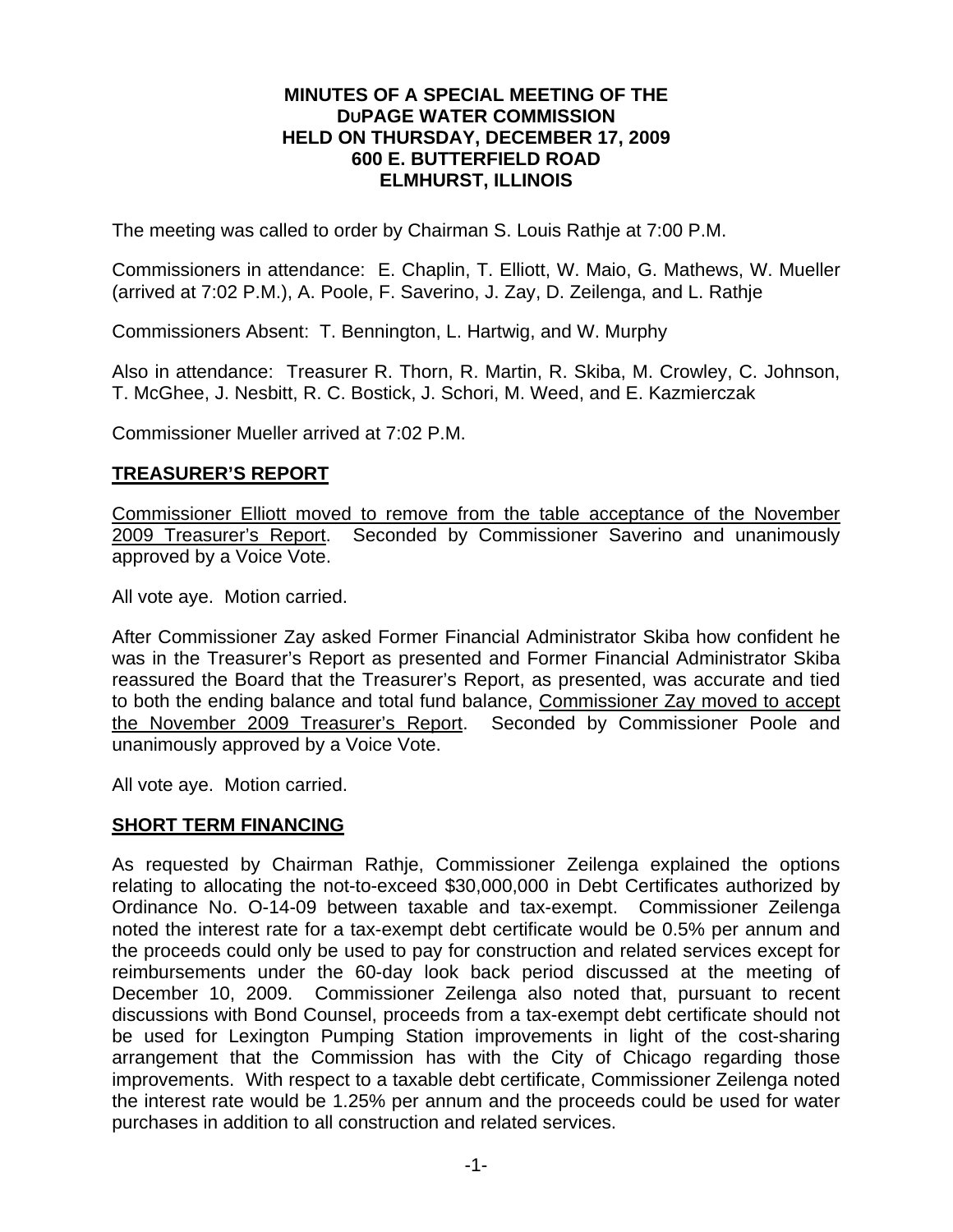Commissioner Zeilenga recommended issuing the entire \$30,000,000 in debt certificates authorized by Ordinance No. O-14-09 as taxable in order to provide the Commission with the greatest flexibility. Commissioner Zeilenga explained that with the full \$30MM in financing, together with cash on hand and the Commission's other revenues, including sales taxes, \$13,000,000 could be set aside to abate the property tax by February 2010, \$8,000,000 could be used for operations and emergency purposes, and the rest could be used towards paying construction invoices that are 31 days or greater, which should cover the Commission until April 30, 2010, and the next scheduled rate increase. Commissioner Zeilenga finally noted that funds from the \$30,000,000 Debt Certificate should be made available within a week.

After Commissioner Chaplin confirmed with the General Manager that all construction contractors would be treated equally regarding payments, Commissioner Zay expressed concerns with outstanding invoices from construction contractors, noting that he received a phone call from JJ Henderson advising that they had not been paid since August and were owed more than \$3MM, with only approximately \$700,000 listed on the December 17<sup>th</sup> construction accounts payable for Board approval.

Former Financial Administrator Skiba noted that on the December  $17<sup>th</sup>$  construction accounts payable is a list of the construction projects and outstanding contractor's invoices that have been reviewed by staff and recommended for approval by the Board, including a payment to JJ Henderson. General Manager Martin and Former Financial Administrator Skiba also noted that, in accordance with the terms set forth in each construction contract, the Commission has 45 days following approval of each contractor's payment documentation, including amounts requested and the lien waivers and sworn statements submitted by the contractors and their subcontractors and suppliers, to make payments.

Commissioner Zay then questioned the amounts previously reported in October as being needed for construction and, specifically, the \$6,000,000 that was needed in December and another \$2,000,000 in January, which equated to \$8,000,000, and now staff was reporting a \$13,000,000 figure which is almost double. Former Financial Administrator Skiba noted the differences were really a timing issue, contractor's working ahead of schedule and the like, but that since the end of September, the total construction amount the Commission has been discussing has been \$40,000,000, \$3,000,000 of which was paid in October, \$10,000,000 of which will be paid after May 1, 2010, and the remaining \$27,000,000 is to be paid from now up through April 30, 2010.

Commissioner Chaplin questioned how the contractors could be working ahead of the contract schedule. Former Financial Administrator Skiba advised that the contracts merely establish starting and ending dates, but that the rate of progress was up to the contractors.

Commissioner Maio questioned why JJ Henderson hadn't been paid since August. General Manager Martin noted that a \$1.3MM payment for the contractor's work in August was sent out on October  $6<sup>th</sup>$ , and that payment for the contractor's work in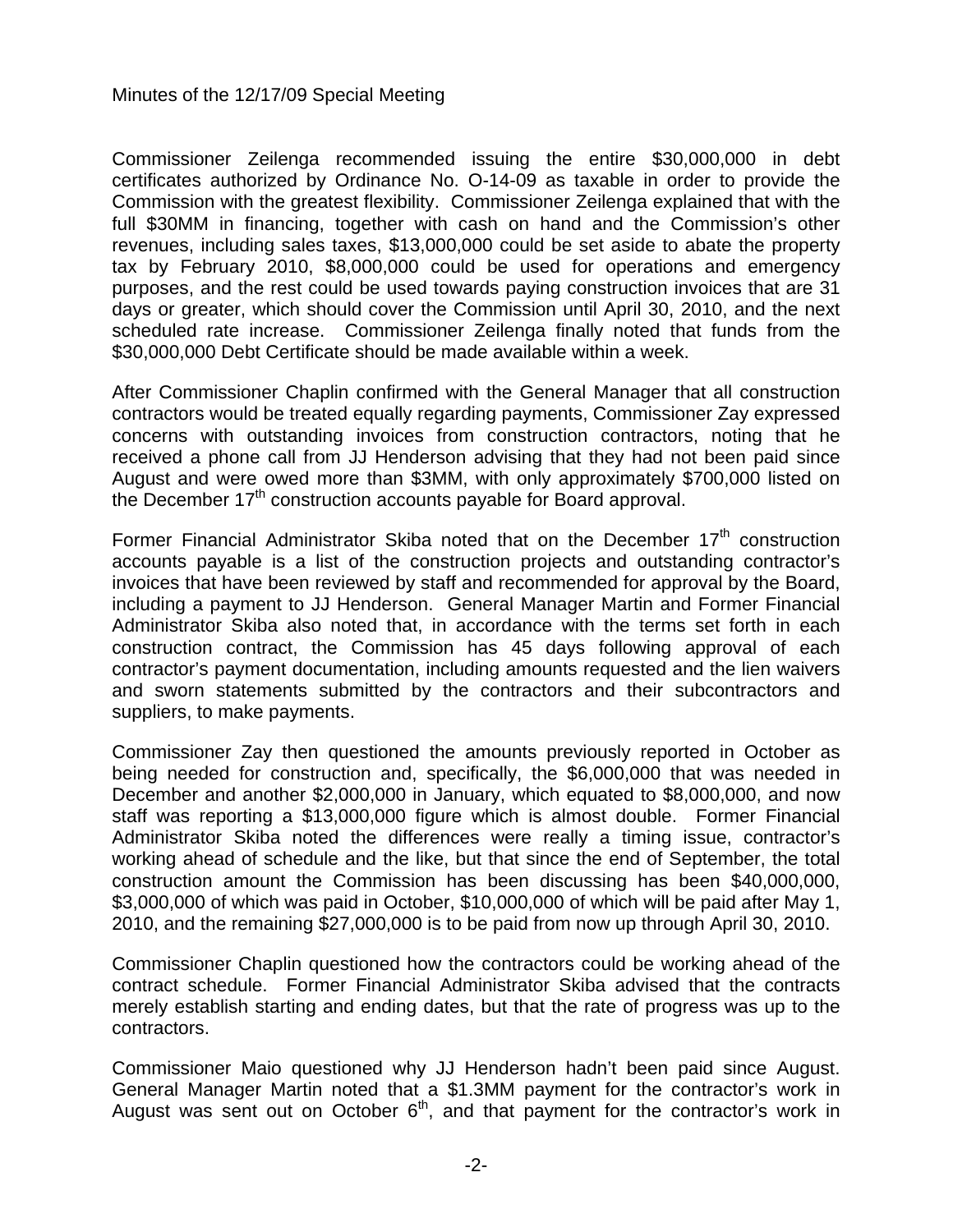September, invoiced in October, was on the December  $17<sup>th</sup>$  construction accounts payable for approval. Commissioner Zeilenga also noted that approximately \$2.5MM in additional payments to JJ Henderson was noted on the "anticipated" payment schedule, with General Manager Martin and Facilities Construction Supervisor Bostick noting that JJ Henderson had not submitted pay requests for the amount of work they advised Commissioner Zay was owing.

Commissioner Maio asked what happens if the Board approves the accounts payable and the loan from West Suburban Bank falls through. Commissioner Zeilenga noted that any approval of the accounts payable will be subject to receipt of the \$30,000,000 loan.

Commissioner Zay questioned the recharacterization of the \$3,000,000 in construction payments made in October as being paid out of the depreciation account. Former Financial Administrator Skiba explained that this recharacterization was allowable under the water revenue bond ordinance and was done to provide access to sales tax funding for the property tax abatement. Former Financial Administrator Skiba advised that he believed that this recharacterization was in accordance with the Board's desire to abate the property tax and that he had worked with Commissioner Zeilenga on this matter. Former Financial Administrator Skiba then offered to reverse the recharacterization if the Board so chose. Commissioner Zeilenga stated that he had not approved nor recommended the initial recharacterization nor was he recommending it be reversed and, therefore, no action was taken by the Board.

Commissioner Mueller stated that there were a lot of numbers floating around and questioned whether the JJ Henderson inquiry was referred to staff. Commissioner Zay responded that, according to JJ Henderson, they had already spoken to the General Manager who advised that he could not commit to making any disbursements prior to Board approval and that the General Manager's statement had been made before the Board directed staff to hold all disbursements for Board approval.

Commissioner Poole questioned why Divane was listed for a payment of \$3.2MM yet a representative from Divane previously advised the Board that they had provided work amounting to \$5MM. General Manager Martin advised that under the Divane contract, payments are made only when certain defined milestones have been achieved.

Commissioner Mueller left the meeting at 7:30 P.M. to avoid a possible or perceived conflict of interest because he maintains certain bank accounts with West Suburban Bank.

Commissioner Zeilenga moved to direct the Chairman and the General Manager to cause to be issued and sold to West Suburban Bank \$30,000,000 Debt Certificates, Series 2009, consisting of a \$30,000,000 Taxable Debt Certificate, Series 2009, in accordance with the terms and conditions set forth in Ordinance No. O-14-09. Seconded by Commissioner Maio.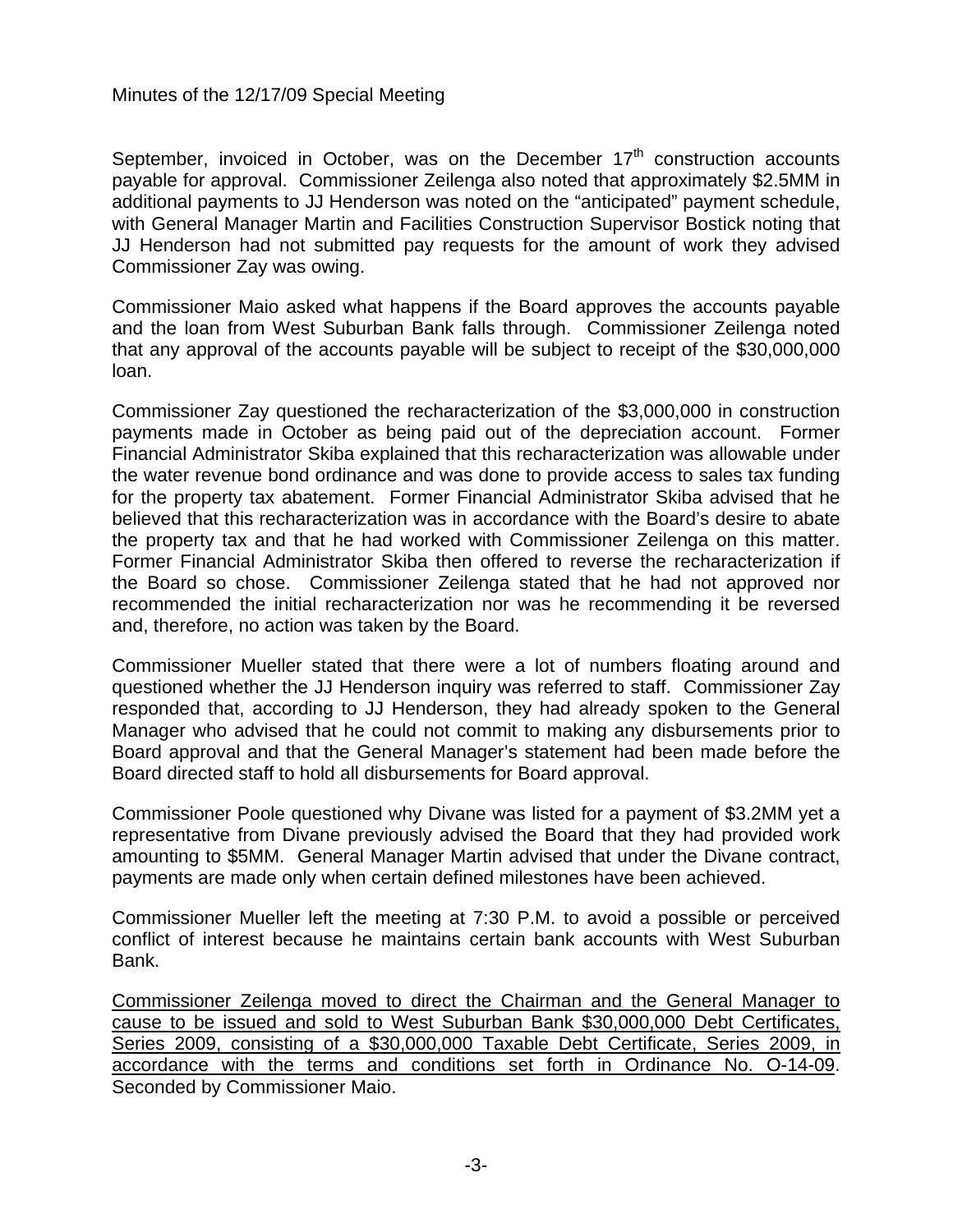Commissioner Zay confirmed that the original interest rate was locked in even though the offer acceptance deadline of Friday, December 11<sup>th</sup> by 3:30 P.M. was not met. Commissioner Zeilenga noted the General Manager was concerned with proceeding because the Board indicated at the December 10, 2009, meeting that it was going to hold a special meeting on December 17, 2009, to discuss the total amount to be borrowed under Ordinance No. O-14-09 and the split between tax-exempt and taxable debt.

Commissioner Zay then questioned why the Staff Attorney had not advised the Board that it needed to determine the total amount to be borrowed under Ordinance No. O-14- 09 and the split between tax-exempt and taxable debt by the acceptance deadline. Staff Attorney Crowley responded that, even though the deadline was included in Ordinance No. O-14-09, she did not highlight the December 11 deadline as she did with the December 21 closing deadline, because the offer was structured so that it could be accepted without committing the Commission to a specific dollar amount or to any particular split between tax-exempt and taxable. The Staff Attorney also noted that the offer was still in effect after the December 11 deadline had passed because it had not been withdrawn by the bank before the acceptance was signed and delivered on Monday, December 14.

Commissioner Zay then asked again why the offer had not been accepted by the deadline. General Manager Martin advised that he decided to err on the side of caution and discuss the acceptance with Commissioner Zeilenga first.

There being no further discussion, the motion was unanimously approved by a Roll Call Vote:

Ayes: E. Chaplin, T. Elliott, W. Maio, G. Mathews, A. Poole, F. Saverino, J. Zay, D. Zeilenga, and L. Rathje

Nays: None

Absent: T. Bennington, L. Hartwig, W. Mueller, and W. Murphy

Commissioner Mueller returned to the meeting at 7:40 P.M.

Commissioner Zay moved to ratify the motion to engage the services of Speer Financial, Inc. as Financial Advisor in connection with the short-term financing in the amount not to exceed \$5,000.00 without Board approval. Seconded by Commissioner Elliott.

Commissioner Zay questioned why the Board was being asked to ratify an engagement that the Board approved at the special meeting of December 2<sup>nd</sup>. General Manager Martin responded that he was asking the Board to ratify the engagement because of Commissioner Zeilenga's comments at the regular meeting of December 10<sup>th</sup> regarding not paying Speer Financial, Inc. for services rendered. Commissioner Zeilenga reiterated his previous comments that he questioned the role Speer Financial had in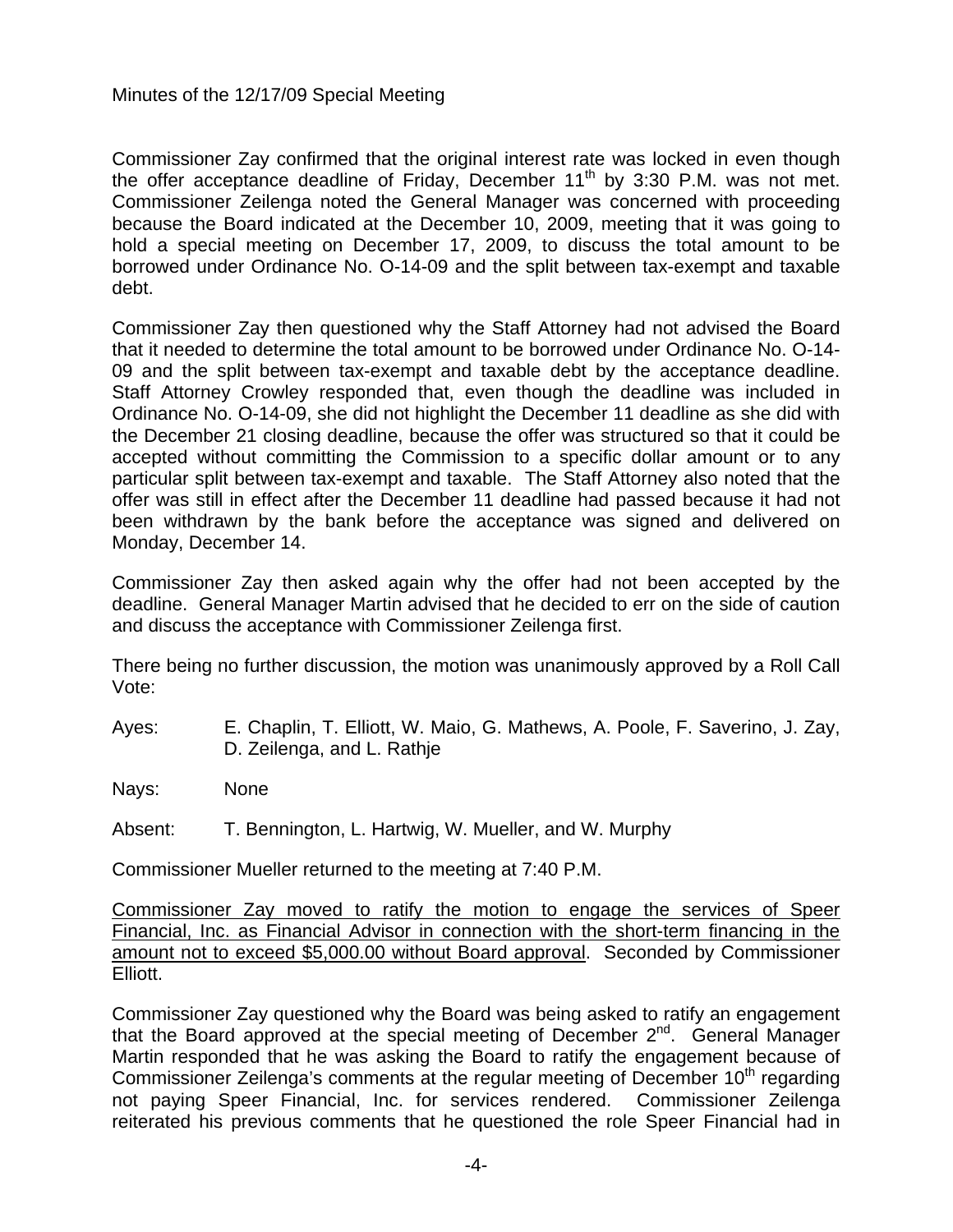relation to arranging the financing from West Suburban Bank, noting that he had made several requests for Speer Financial to contact him and no contact was ever made. To address Commissioner Zeilenga's concern regarding the role Speer Financial had in relation to arranging the financing from West Suburban Bank, Commissioner Zay requested a breakdown of the services provided by Speer Financial.

After Staff Attorney Crowley reminded the Board that a financial advisor's certificate is required by Ordinance No. O-14-09 in order to sell the debt certificate, and that it would difficult to obtain another financial advisor to provide the required certification in time to close the transaction on December 21, 2009, Commissioner Zeilenga withdrew his objection to paying for the services provided by Speer Financial, and Commissioner Zay as the movant, and Commissioner Elliott, as the seconder, agreed to withdraw the pending motion (and second).

Commissioner Saverino moved to ratify the use of Sikich LLP for accounting services pursuant to their proposal dated November 25, 2009. Seconded by Commissioner Zay.

Commissioner Zay asked how Sikich LLP was selected. Former Financial Administrator Skiba replied that Sikich LLP is a firm known to Former Financial Administrator Skiba and has extensive experience in the field of governmental auditing. Commissioner Maio asked how many other firms were interviewed and whether it was important to obtain these accounting services at the present time. Former Financial Administrator Skiba replied that no other firms were interviewed, but the higher level, semi-executive services provided by Sikich LLP to date, including sophisticated analyses, were important to have, in addition to the more routine accounting services of AccountTemps personnel, in order to handle the Commission's day-to-day financial activities and allow Former Financial Administrator Skiba to direct more of his attention towards higher level management functions such as the debt certificate financing and the ongoing forensic audit.

There being no further discussion, the motion was unanimously approved by a Roll Call Vote:

- Ayes: E. Chaplin, T. Elliott, W. Maio, G. Mathews, W. Mueller, A. Poole, F. Saverino, J. Zay, D. Zeilenga, and L. Rathje
- Nays: None

Absent: T. Bennington, L. Hartwig, and W. Murphy

With regards to continuing to retain the services of former Financial Administrator Skiba, General Manager Martin explained that currently, Mr. Skiba is receiving an Illinois Municipal Retirement Fund pension and, therefore, is only allowed to work for the Commission in a job that is not expected to require more than 600 hours of service in any given year, starting with the first day of employment, or else he risks his pension. Former Financial Administrator Skiba noted that, at present, he only had approximately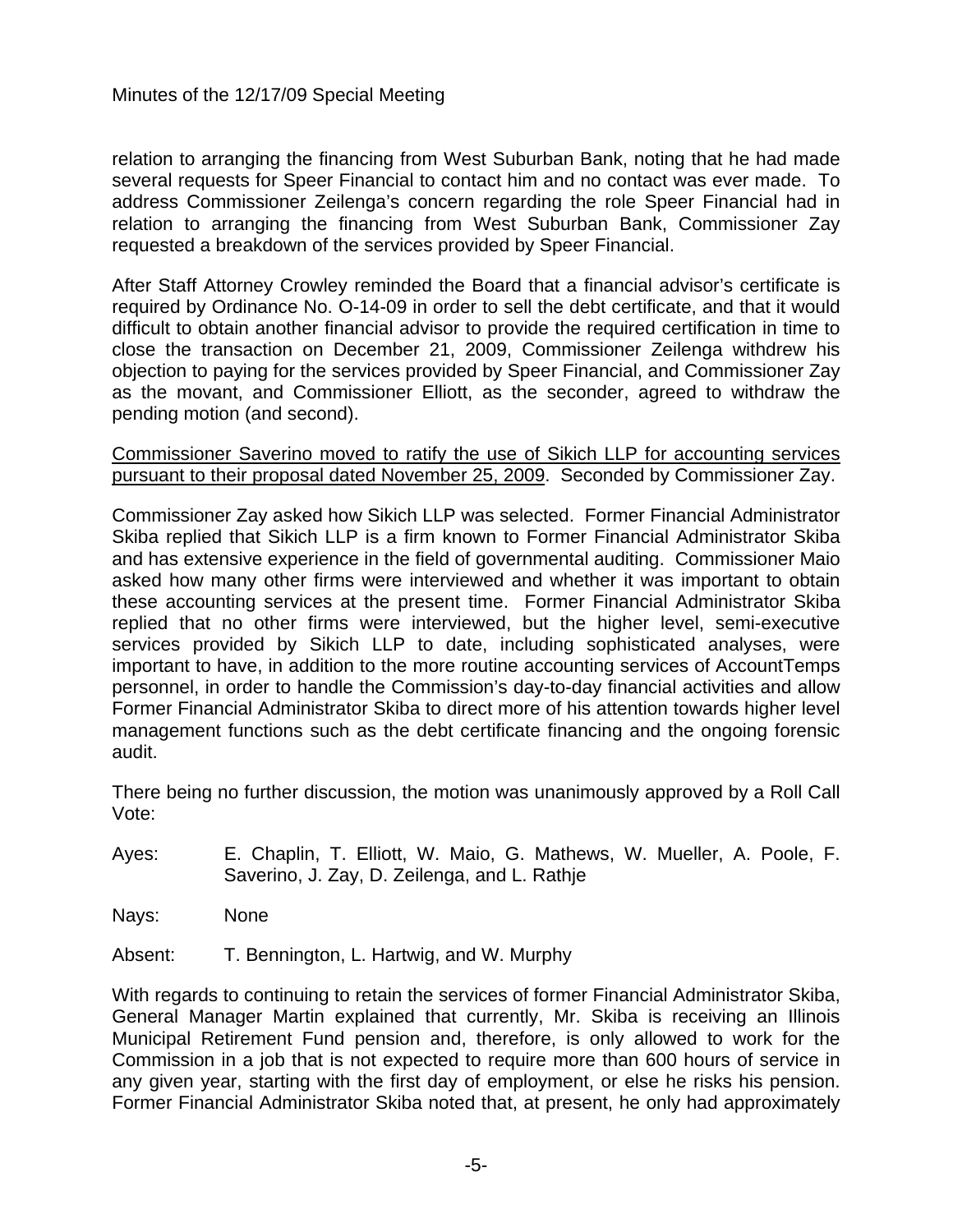233 of working hours remaining under the 600-hour limit, and, in order to continue helping the Commission navigate through its current financial situation, Former Financial Administrator Skiba was proposing to work directly for Robert Half Management Resources as a consultant who would, in turn, be assigned to the Commission.

Commissioner Poole moved to contract accounting services with Robert Half Management Resources in accordance with their proposal. Seconded by Commissioner Chaplin and unanimously approved by a Roll Call Vote:

- Ayes: E. Chaplin, T. Elliott, W. Maio, G. Mathews, W. Mueller, A. Poole, F. Saverino, J. Zay, D. Zeilenga, and L. Rathje
- Nays: None

Absent: T. Bennington, L. Hartwig, and W. Murphy

In response to Commissioner Zay's question concerning whether Former Financial Administrator Skiba saw light at the end of the tunnel, Former Financial Administrator Skiba enthusiastically sated that he did see the light, noting that approving the \$30,000,000 Debt Certificate was a huge step in the right direction and hiring a new Financial Administrator would be another positive step.

Commissioner Mueller asked what the status was of hiring a new Financial Administrator. Commissioner Zeilenga noted that resumes have been collected and suggested having the Finance Committee help with the process. Commissioner Zeilenga also requested that the current job description for the Financial Administrator position be provided to the Finance Committee for review and potential modifications specifically geared towards obtaining a more senior level person with experience in governmental accounting and/or with a different reporting structure.

In response to Commissioner Mueller's inquiring concerning the timing for hiring a new Financial Administrator, Commissioner Zeilenga thought it would not be immediate, noting that the Commission has secured the services of Former Financial Administrator Skiba who is as good or better than any Financial Administrator out there, and that even if the Commission were to hire a new Financial Administrator, then Commissioner Zeilenga would still want to retain the services of Former Financial Administrator Skiba. Commissioner Mueller responded that it would be helpful if staff provided the Board with a list of all the various financial personnel working for the Commission, their areas of responsibility, and who they report to.

Commissioner Zay noted that the current By-Laws state that most of the financial burden rests upon the General Manager and suggested adjusting that as well.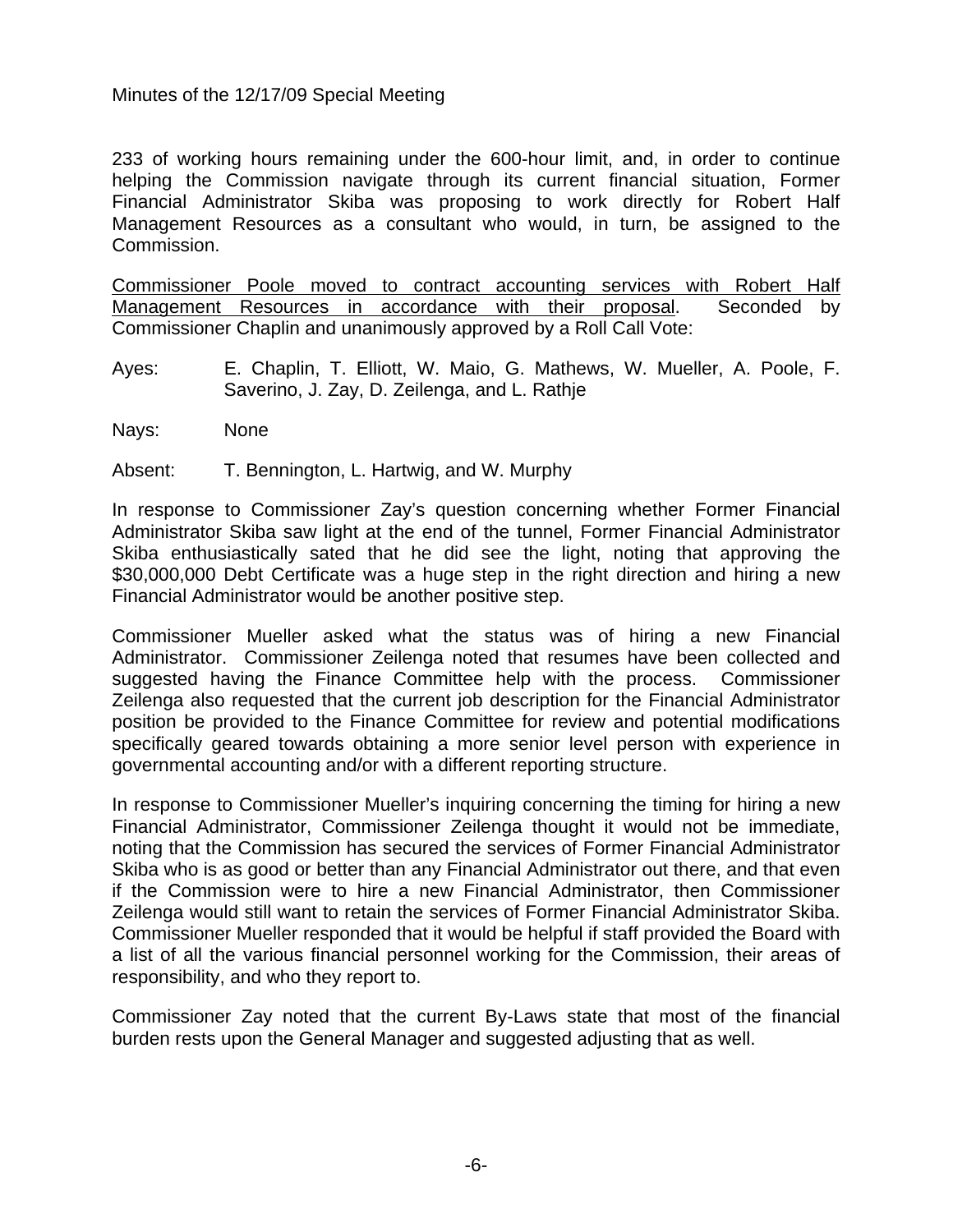# **ACCOUNTS PAYABLE**

Commissioner Zeilenga moved to approve the Accounts Payable in the amount of \$6,271,048.49, subject to submission of all contractually required documentation and to receipt of the \$30,000,000 short-term loan from West Suburban Bank, for construction invoices that have been received. Seconded by Commissioner Elliott and unanimously approved by a Roll Call Vote:

Ayes: E. Chaplin, T. Elliott, W. Maio, G. Mathews, W. Mueller, A. Poole, F. Saverino, J. Zay, D. Zeilenga, and L. Rathje

Nays: None

Absent: T. Bennington, L. Hartwig, and W. Murphy

Commissioner Zeilenga moved to approve the Accounts Payable in the amount of \$940,173.98, subject to submission of all contractually required documentation, for invoices that have been received except construction invoices. Seconded by Commissioner Poole and unanimously approved by a Roll Call Vote:

Ayes: E. Chaplin, T. Elliott, W. Maio, G. Mathews, W. Mueller, A. Poole, F. Saverino, J. Zay, D. Zeilenga, and L. Rathje

Nays: None

Absent: T. Bennington, L. Hartwig, and W. Murphy

Commissioner Zeilenga moved to approve the Accounts Payable in the amount of \$581,971.37, subject to submission of all contractually required documentation, for invoices that have not yet been received, but have been estimated. Seconded by Commissioner Elliott.

Commissioner Zay asked for an explanation regarding the proposed \$24,071.67 payment to Seeco Construction Services. General Manager Martin explained it was for materials testing services that the Commission performs instead of the contractors on various construction projects in order to ensure the accuracy and quality of the test results. Commissioner Chaplin asked for an explanation regarding the proposed \$12,268.00 payment to QuestMark. Manager of Water Operations McGhee explained that it was for an epoxy coating on a concrete floor of one of the new buildings in the back of the pumping station.

There being no further questions, the motion was unanimously approved by a Roll Call Vote:

Ayes: E. Chaplin, T. Elliott, W. Maio, G. Mathews, W. Mueller, A. Poole, F. Saverino, J. Zay, D. Zeilenga, and L. Rathje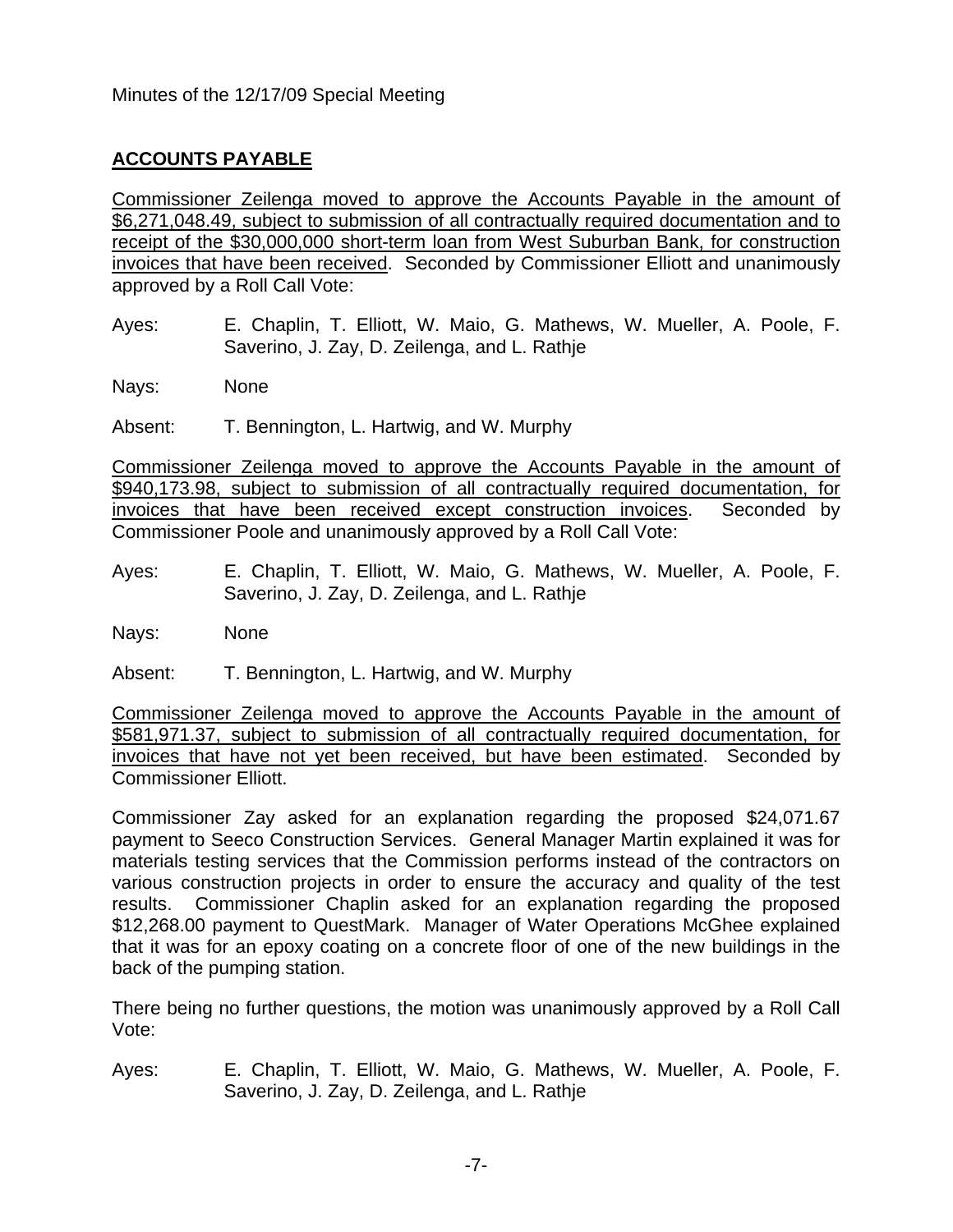Nays: None

Absent: T. Bennington, L. Hartwig, and W. Murphy

With respect to the next Agenda item regarding Custody of Verbatim Records, Commissioner Maio asked if the recommended motion in the Request for Board Action on this item could be changed to add at the end of the motion the phrase "until rescinded or reversed." There being no objection from anyone present, Commissioner Elliott moved to suspend the verbatim records procedures of the Commission's By-Laws with respect to the verbatim record of the December 10, 2009, closed meeting of the Board of Commissioners until rescinded or reversed. Seconded by Commissioner Saverino and unanimously approved by a Roll Call Vote:

- Ayes: E. Chaplin, T. Elliott, W. Maio, G. Mathews, W. Mueller, A. Poole, F. Saverino, J. Zay, D. Zeilenga, and L. Rathje
- Nays: None

Absent: T. Bennington, L. Hartwig, and W. Murphy

Commissioner Poole then referred back to the Treasurer's Report and, specifically, the \$22.4MM shortfall. Former Financial Administrator Skiba explained that the shortfall was attributable to the Commission's low water rates and over commitment of sales tax receipts for construction. Commissioner Poole then asked what construction projects were approved after April 30, 2009. Former Financial Administrator Skiba stated that all current construction projects were approved prior to April 30, 2009.

Commissioner Zay noted that the Commission is only guilty of keeping the water rates too low and asked when Crowe Horwath will be done with their forensic audit.

Commissioner Elliott noted that he spoke with Chris Gair of Jenner & Block and Mr. Gair stated that the forensic audit should be completed sometime in January. Commissioner Elliott cautioned, however, that completion of the audit depends upon the scope of the work and mentioned that Jenner & Block still needed to conduct internal interviews and review the documents collected by the accounting team. Commissioner Elliott concluded his remarks by suggesting Mr. Gair be invited to attend the next Board meeting to provide a progress report.

Commissioner Poole questioned whether the three previous water rate increases implemented by the City of Chicago had been passed through to Commission customers. General Manager Martin replied that the first two were passed through, with the third increase to be passed through May 1, 2010.

Commissioner Saverino questioned why Chicago's rate increases were not immediately passed through to Commission customers. General Manager Martin explained that the City of Chicago usually informs the Commission just prior to January 1 whether or not there will be a water rate increase and, should that happen, the Commission adjusts its